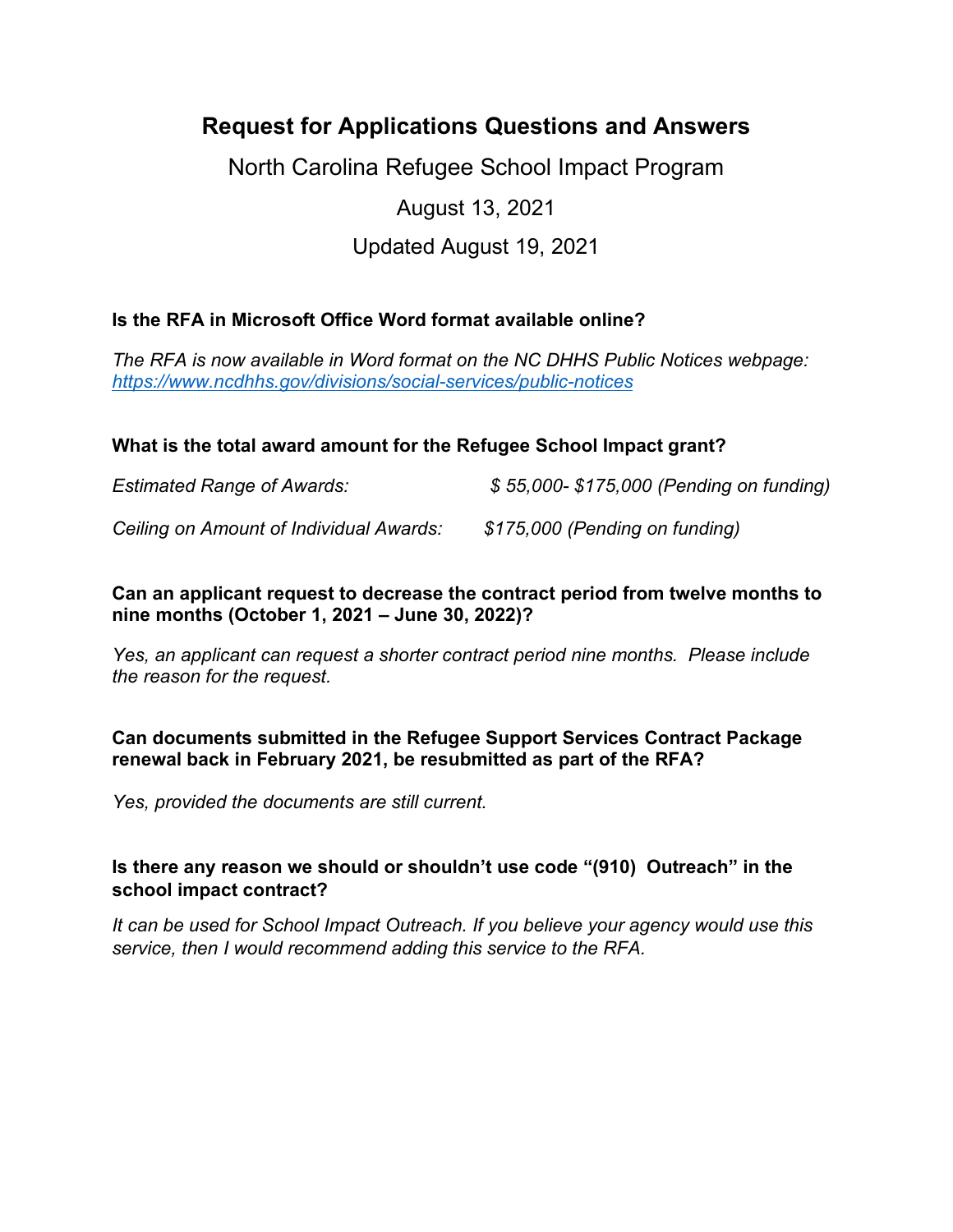## **What type of insurance does a contractor need to provide for staff driving clients in personal vehicles?**

*Per the General Terms and conditions of the contract:* 

*"Non-Owned Vehicle Insurance:*

*(4) Automobile Liability Insurance: The Contractor shall provide automobile liability insurance with a*

*combined single limit of \$500,000.00 for bodily injury and property damage; a limit of \$500,000.00 for uninsured/under insured motorist coverage; and a limit of \$2,000.00 for medical payment coverage. The Contractor shall provide this insurance for all automobiles that are:* 

*(A) owned by the Contractor and used in the performance of this contract;*

*(B) hired by the Contractor and used in the performance of this contract; and*

*(C) owned by Contractor's employees and used in performance of this contract ("non-owned vehicle insurance"). Non-owned vehicle insurance protects employers when employees use their personal vehicles for work purposes. Non-owned vehicle insurance supplements, but does not replace, the car-owner's liability insurance.* 

*The Contractor is not required to provide and maintain automobile liability insurance on any vehicle – owned, hired, or non-owned -- unless the vehicle is used in the performance of this contract.*

## **QUESTIONS ADDED AUGUST 19, 2021**

## **The link to the FFATA Data form is not working, how can I obtain a copy of the form?**

*A copy of the FFATA Data form is now available on the NC DHHS Public Notice website.* 

#### **Can the documents be sent in more than three emails if necessary?**

*Yes.* 

#### **The checklist does not match up with the emails. Should we submit the attachment and all required documents identified in the checklist and email list?**

*Submit all of the documents and attachments requested. When there is a deviation, follow the checklist. (See the question directly below for the exception).* 

## **The Application Content and Instructions indicates a cover page is to be submitted; while the Email list references a cover letter. Do we have to submit a cover letter and a cover sheet?**

*No. The cover sheet and cover letter are interchangeable. Include one or the other.*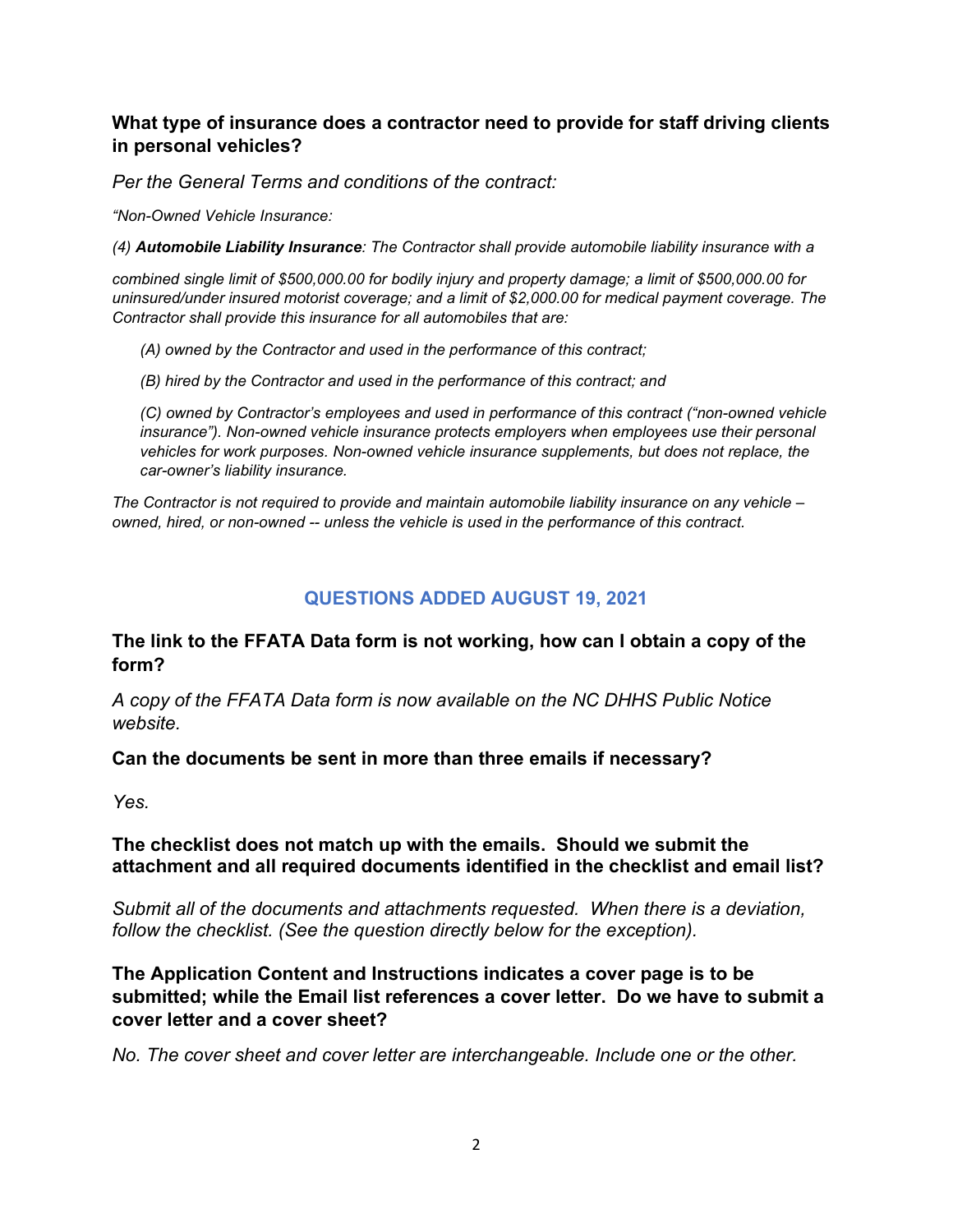**Section 4.9 Contractor Qualifications and Capacity is included in the checklist but the Email list refers to it as "Background," do I follow the email list or checklist?**

*Follow the checklist.*

**Page 23 of the Scope of Work includes some specifics and more explanation than when the topic is discussed on previous pages in the RFA. Do we follow the structure located on page 23?** 

*Yes, follow the Scope of Work format provided on page 23.* 

**I am unable to locate the Performance Measures document referenced in the RFA.**

*The document Performance Measures is one of the tabs located in the Refugee Contract Package Part A excel workbook.* 

**The Performance Measures tab in the Refugee Contract Package Part A workbook includes a list of services. Am I supposed to pick the codes that our agency will be providing?** 

*Yes, the codes listed are specific to our refugee programs and should be used. Please read codes carefully as some are program specific.* 

## **The Proposal Summary is not in the email grouping on Page 18. Should it be included in the first email?**

*Not necessarily. As long as the Proposal Summary sent as an attachment to an email, then it is fine.* 

#### **Does the Cost Allocation Plan belong in the third email?**

*As long as Cost Allocation Plan is in an attachment, that is fine.*

#### **Can public institutions apply or are the grants limited to private non-profit agencies?**

*Yes, public and non-profit organizations can apply. Private for-profit agencies are excluded from funding.*

#### **Can you give us any guidance about what you need to see in the Cost Allocation plan?**

*A copy of a Cost Allocation Table and Planning Guide are attached to the Public Notice on the NCDHHS Website.*